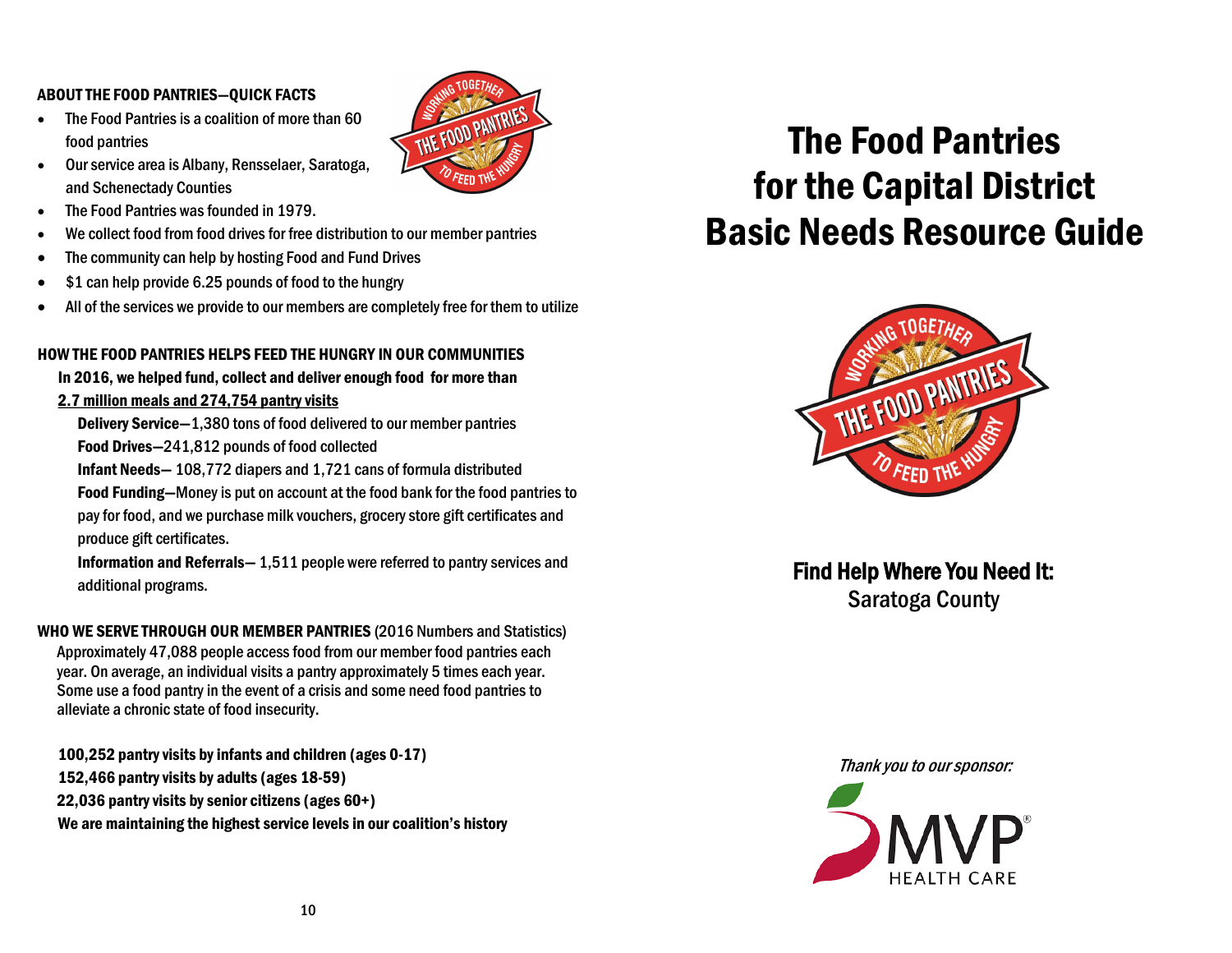# Table of Contents

- Pg. 4-5 Hotline and Service Referral List
- Pg. 6-8 Saratoga County Resource Guide
- Pg. 9-10 Quick Facts About Hunger and The Food Pantries for the Capital District

## The Food Pantries for the Capital District d/b/a The Food Pantries 32 Essex Street Albany, NY 12206 518-458-1167 pantries@thefoodpantries.org www.TheFoodPantries.org

## The Food Pantries for the Capital District

Mission: To address hunger in the Capital District through our member food pantries. We support our members by providing funding, purchasing, collecting and delivering food. We provide a forum for networking, coordination of services, education and training.



Vision: A dynamic network of well-stocked food pantries nourishing our hungry neighbors in the Capital District.

#### ABOUT HUNGER IN THE CAPITAL DISTRICT

According to Feeding America, more than 2.67 million children and adults in New York are food insecure. Essentially, more than 13.5% of the population of NY do not have enough food to meet basic nutritional needs.

New York State and Capital District hunger statistics (2015)

New York State

12.6% of total population = 2,502,250 people are food insecure 19.4% of children = 819,460 infants and children are food insecure Albany County

13.0% of total population = 40,070 people are food insecure 17.3% of children = 10,230 infants and children are food insecure Rensselaer County

11.7% of total population = 18,720 people are food insecure 19.1% of children = 6,250 infants and children are food insecure

#### Saratoga County

8.8% of total population = 19,760 people are food insecure

15.6% of children = 7,520 infants and children are food insecure Schenectady County

11.8% of total population = 18,210 people are food insecure 18.7% of children = 6,380 infants and children are food insecure

#### TRUTH AND MYTH OF THE SNAP (formerly called food stamps) PROGRAM

MYTH-SNAP provides enough food to the hungry

TRUTH-On average, 41.5% of the hungry in our 4 counties do not qualify for SNAP, according to Feeding America

TRUTH-benefits typically supply enough food for only 3 weeks of the month TRUTH-Snap only provides approximately a \$4.67 per day food allowance, according to Center on Budget and Policy Priorities

TRUTH-Some people who are food insecure do not want to apply for SNAP—they just need short-term assistance or only visit a pantry to fill a gap in income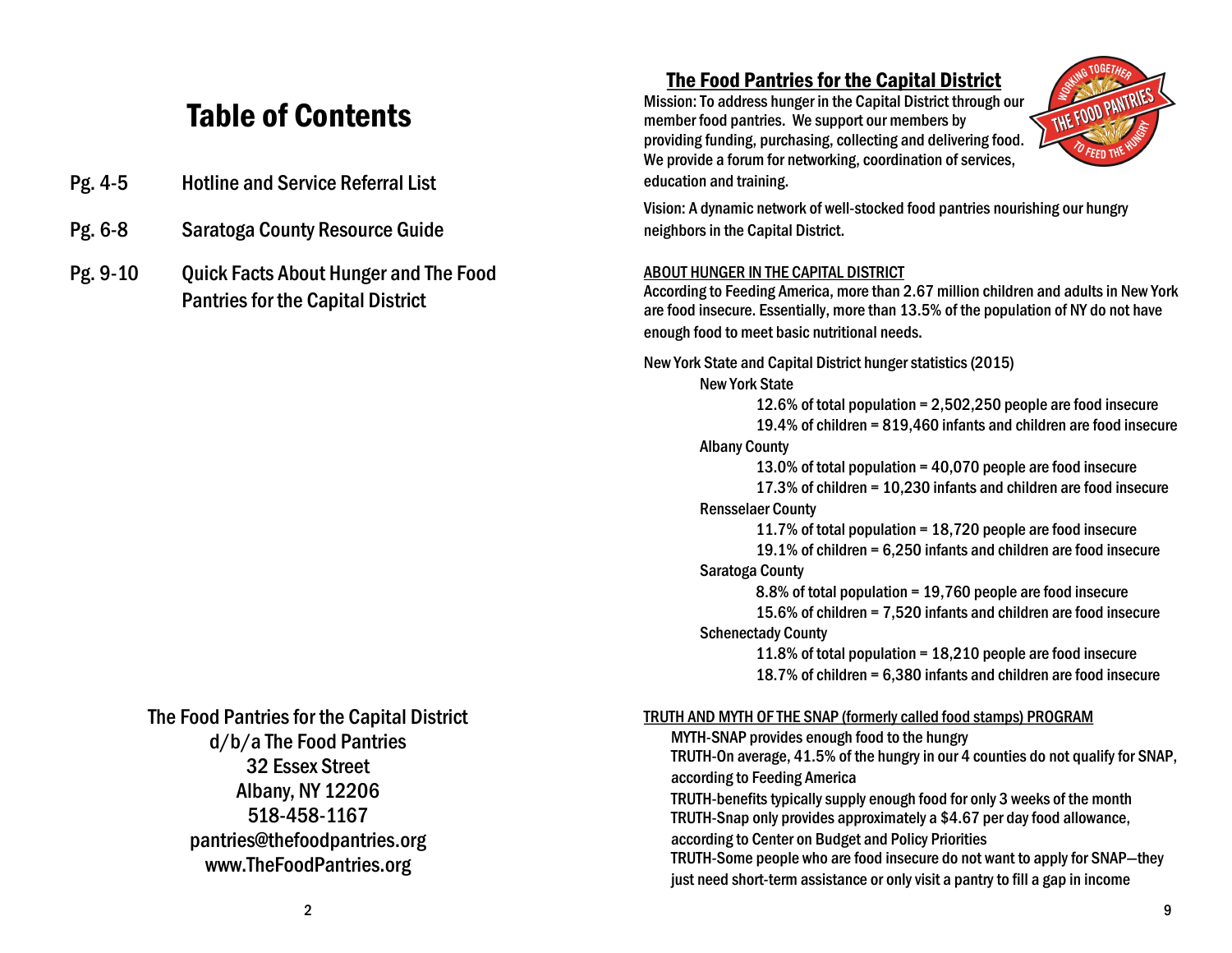| <b>CAPTAIN Youth and Family Services</b>       | (518) 371-1185       | 5 Municipal Plaza,<br>Suite 3, Clifton Park                      |
|------------------------------------------------|----------------------|------------------------------------------------------------------|
|                                                | (518) 369-9928       |                                                                  |
|                                                | (24 Hr Youth Shelter |                                                                  |
|                                                | Call/Text)           |                                                                  |
| <b>HEAP Saratoga County</b>                    | (518) 884-4146       | 152 West High Street<br><b>Ballston Spa</b>                      |
| <b>Mother Susan Anderson Emergency Shelter</b> | (518) 584-3122       | 60 Caroline St.<br>Saratoga Springs                              |
| <b>Shelters of Saratoga</b>                    | (518) 581-1097       | 14 Walworth St.<br>Saratoga Springs                              |
| <b>Veteran and Community Housing Coalition</b> | (518) 885-0091       | 20 Prospect St.<br>Building 2, Suite 313,<br><b>Ballston Spa</b> |

## Saratoga Housing and Shelter Assistance

## Saratoga Clothing and Furniture Assistance

| <b>CAPTAIN's Treasures</b>                 | (518) 383-1788 | 1705 Route 9,<br><b>Clifton Park</b>     |
|--------------------------------------------|----------------|------------------------------------------|
| <b>Franklin Community Center</b>           | (518) 587-9826 | 10 Franklin St.<br>Saratoga Springs      |
| <b>Moreau Community Center Thrift Shop</b> | (518) 792-6007 | 144 Main St.<br><b>South Glens Falls</b> |
| <b>Noah's Attic Thrift Shop</b>            | (518) 885-9455 | 15 West High St.<br><b>Ballston Spa</b>  |
| <b>Second Hand Rose</b>                    | (518) 695-4640 | 116 Broad St.<br>Schuylerville           |
| <b>Upper Room Thrift Shop</b>              | (518) 885-6886 | 101 Milton St.<br><b>Ballston Spa</b>    |

\*Price points may vary - call ahead for availability and pricing



## Free or low-cost health insurance. Find out if you are eligible today.\*

MVP Health Care® has a range of affordable, highquality health plans available through the NY State of Health™ Marketplace.

- Free or low-cost New York State sponsored Medicaid Managed Care and Child Health Plus
- · \$0 and \$20 premium Plans
- . Many individual and family plans
- Call 1-800-TALK-MVP (825-5687) (TTY 1-800-662-1220)





Look for MVP Health Care when applying for health insurance on the NY State of Health™ Marketplace. To learn more about applying for health insurance through the NY State of Health™, The Official Health Plan Marketplace, visit nystateofhealth.ny.gov or call 1-855-355-5777. Health benefit plans are issued or administered by MVP Health Plan, Inc.; MVP Health Insurance Company; MVP Select Care, Inc.; and MVP Health Services Corp., operating subsidiaries of MVP Health Care, Inc. Not all plans available in all states and counties. \*Discounted rates are dependent on subsidy eligibility and are not available in all counties. Individual premium rate may vary.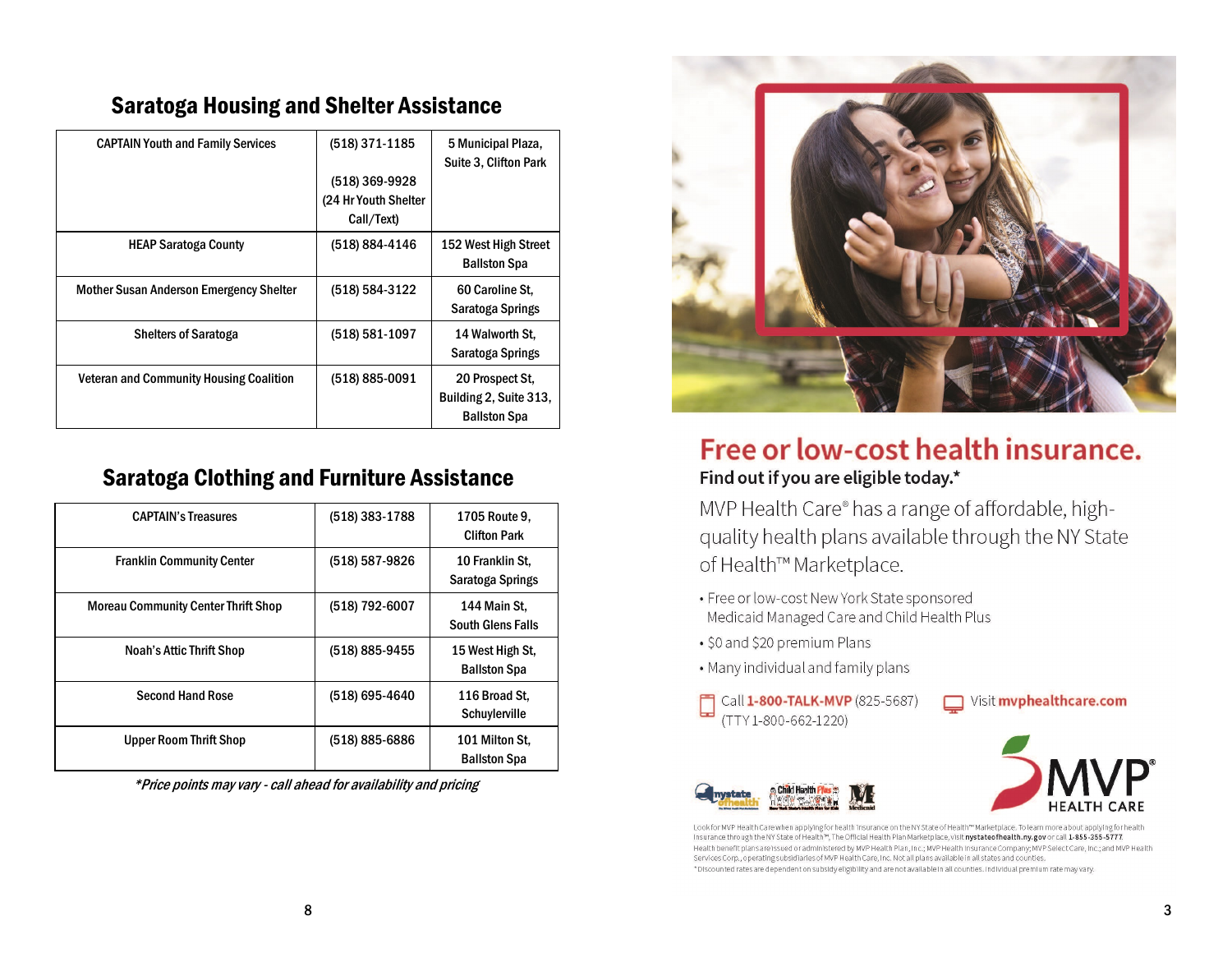# Hotline and Service Referral List

| <b>AIDS Counseling and Testing</b>                  |                                  |
|-----------------------------------------------------|----------------------------------|
| <b>For Referrals</b>                                | (800) 541-2437                   |
| <b>For Counseling</b>                               | (800) 872-2777                   |
| Al-Anon<br>for Friends and Families of Alcoholics   | (518) 292-0577                   |
| <b>Alcoholics Anonymous</b>                         | (518) 463-0906                   |
| <b>Alcoholism and Substance Abuse (NYS Council)</b> | (800) 553-5790                   |
| <b>Cancer Services (NYS)</b>                        | (866) 442-2262                   |
| <b>Child Abuse (Prevention)</b>                     | (518) 447-7177                   |
| Child Abuse Hotline (National)*                     | (800) 422-4453                   |
| <b>Child Health Plus (NYS)</b>                      | (800) 698-4543                   |
| <b>Children and Family Services (NYS Office)</b>    | (800) 345-5437                   |
| <b>Crime Victims Assistance</b>                     | (518) 855-2263                   |
| <b>Domestic Violence Assistance (Unity House)</b>   | (518) 273-8255                   |
| Domestic Violence Hotline (Equinox)*                | (518) 432-7865                   |
| Domestic Violence Hotline (Wellspring)*             | (518) 584-8188                   |
| <b>Eldercare Locator</b>                            | (800) 677-1116                   |
| The Food Pantries for the Capital District          | (518) 458-1167                   |
| Human Trafficking Hotline (National)*               | (888) 373-7888                   |
| <b>Hunger Hotline (USDA National)</b>               | (866) 3-HUNGRY<br>(866) 348-6479 |
| Hunger Hotline (USDA National Español)              | (877) 8-HAMBRE<br>(877) 842-6273 |

## Saratoga Community Meals

#### BREAKFAST

| Mon-Fri                | 7:30 AM - 9:30 AM                       | <b>Salvation Army Saratoga</b> | 27 Woodlawn Ave.<br>Saratoga Springs<br>(518) 584-1640 |
|------------------------|-----------------------------------------|--------------------------------|--------------------------------------------------------|
| <b>LUNCH</b>           |                                         |                                |                                                        |
| Sat<br>Sun             | 11:45 AM - 1:00 PM<br>3:00 PM - 4:00 PM | Saratoga EOC                   | 24 Circular St.<br>Saratoga Springs                    |
| <b>DINNER</b>          |                                         |                                |                                                        |
| Last 2 Mon of<br>month | 6:00 PM                                 | <b>Salvation Army Saratoga</b> | 27 Woodlawn Ave.<br>Saratoga Springs<br>(518) 584-1640 |

## Saratoga Community Resources

| <b>CAPTAIN Youth &amp; Family Services</b>  | (518) 371-1185 | 5 Municipal Plaza #3,<br><b>Clifton Park</b> |
|---------------------------------------------|----------------|----------------------------------------------|
| Saratoga EOC                                | (518) 288-3206 | 39 Bath Street.<br><b>Ballston Spa</b>       |
| <b>Franklin Community Center</b>            | (518) 587-9826 | 10 Franklin Street.<br>Saratoga Springs      |
| <b>Legal Aid Society</b>                    | (518) 587-5188 | 40 New St.<br>Saratoga Springs               |
| <b>Mechanicsville Area Community Center</b> | (518) 664-8322 | 6 South Main St.<br>Mechanicville            |

## Saratoga County Social Services

| Saratoga DSS                                    | (518) 884-4140 | 152 West High St.<br><b>Ballston Spa</b> |
|-------------------------------------------------|----------------|------------------------------------------|
| <b>DSS Adult Protective Services - Saratoga</b> | (518) 714-4826 | 152 West High St.<br><b>Ballston Spa</b> |

\*24 hour hotlines and referrals